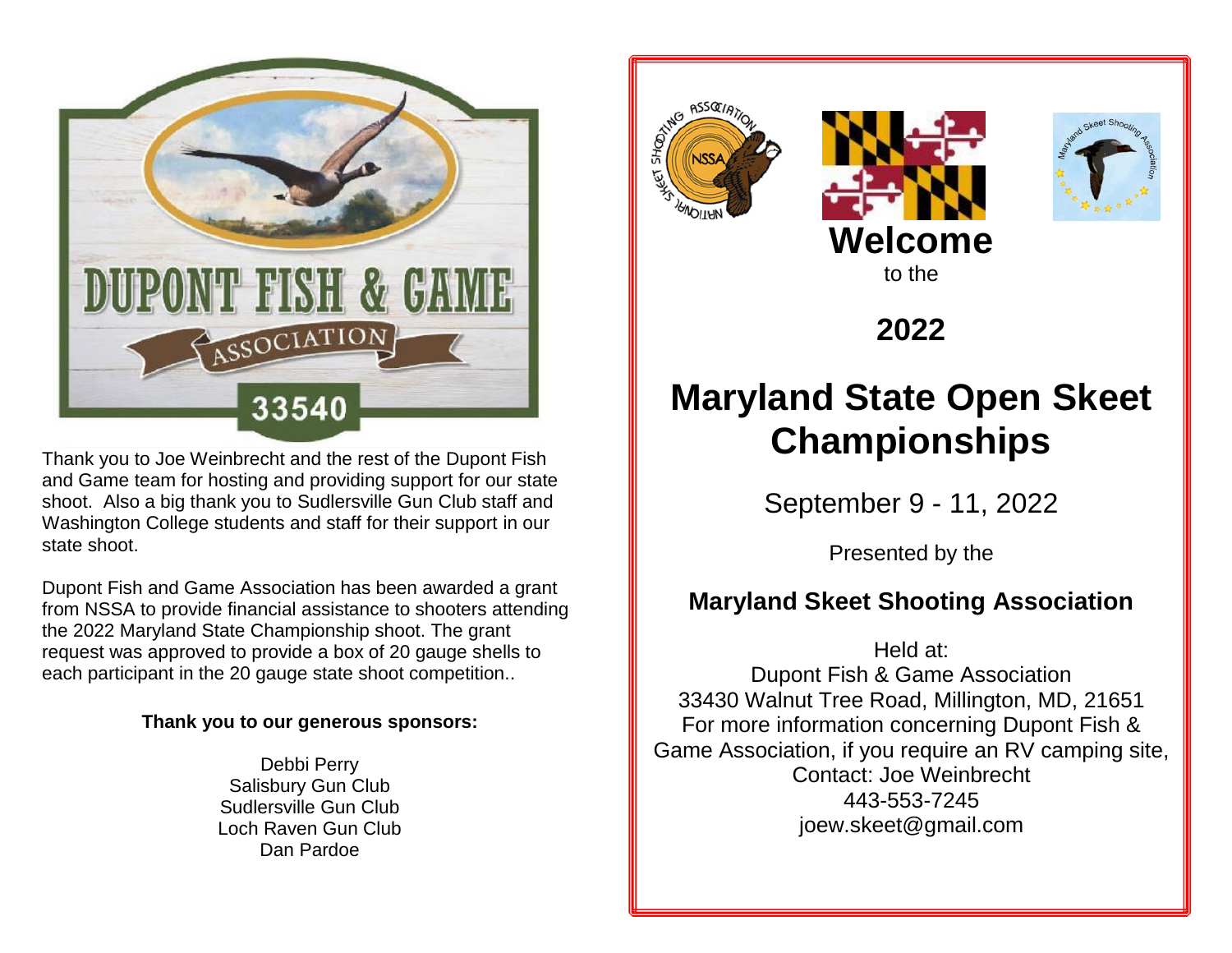# **<sup>s</sup> Maryland State Team 12 20**

### **First Team**

| <b>GE96</b>       | Mike Wollard             |
|-------------------|--------------------------|
| Z996 <sup>-</sup> | hoph Wells. יו.          |
| 8E79.             | Mark Gay                 |
| GL86.             | Alessandro Vitale, Capt. |
| 6186.             | gnontemnA ms2            |

### **Second Team**

| 7976 <sup>-</sup> | Dan Cimbora       |
|-------------------|-------------------|
| SZP6.             | Skip Spessard     |
| E0961             | <b>Gil Traore</b> |
| 8ZS6 <sup>.</sup> | John Swidrak      |
| Z996 <sup>-</sup> | Jon Myrick, Capt. |

### **Team Honorable Mention**

| David Outen       | .61Z6  |
|-------------------|--------|
| Danielle Murdock  | .7976. |
| Reith Vess        | 61.EG. |
| Jeremy Dvorak     | E9E6.  |
| Mark Polek, Capt. | 69261  |

### **Ladies Team**

| 8168.  | Depra Perry            |
|--------|------------------------|
| *S∂S0. | Danielle Murdock Capt. |

First Timer on State Team **\***

### **Welcome to the MSSA 22 20 Maryland State Skeet Shooting Championships**

On behalf of the Officers and Directors of the MSSA, I am pleased to welcome you to our annual State Skeet Championships.

. ASSM edt to trabizer as evres of surseald ym need asn't It has given me an opportunity to meet and befriend a great I would also like to thank our and the to thank our State Officers Jon Myrick and Mark Gay for all the hard work the what in behind the scenes to make MSSM is the what is today.

I would also like to thank our State Directors, Sam Armstrong and Alessandro Vitale for ably representing us at . Ievel lenoiten ent

We hope that you will have an enjoyable and successful weekend. Shoot well, have fun and good luck!

Dan Pardoe, MSSA President Jon Myrick, MSSN Vice President Mark Gay, MSSA Secretary and Treasurer

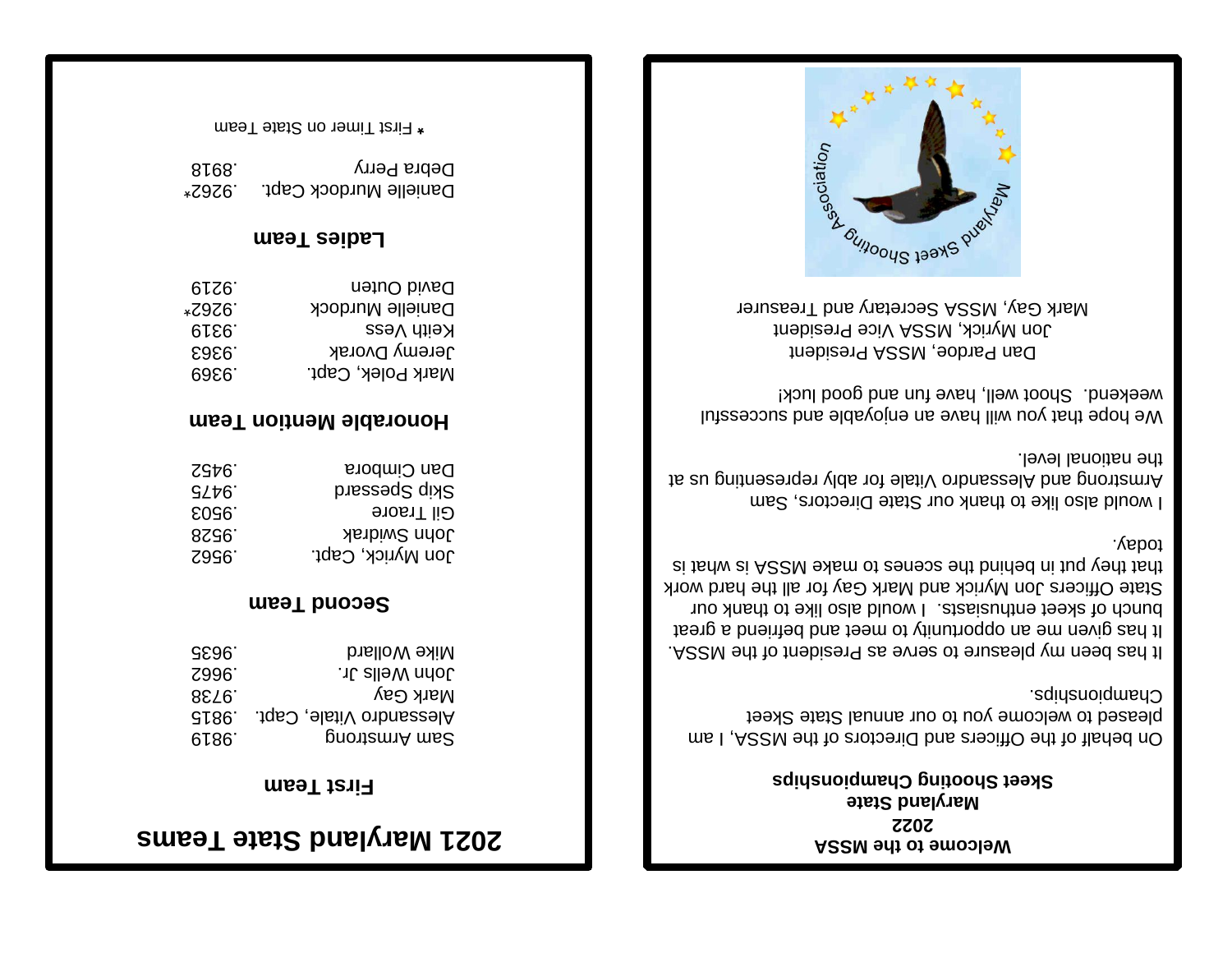# **Rotations**

#### **Doubles on Friday 3:00 PM, 4:00 PM or 5:00 PM**

|                   | <b>12 GA</b> | <b>20GA</b> | <b>28 GA</b> | <b>410 BORE</b> |
|-------------------|--------------|-------------|--------------|-----------------|
|                   | <b>SAT</b>   | <b>SAT</b>  | <b>SUN</b>   | <b>SUN</b>      |
| <b>ROTATION 1</b> | 10:00 AM     | $2:00$ PM   | 11:30 AM     | 3:30 PM         |
| <b>ROTATION 2</b> | $11:30$ AM   | $3:30$ PM   | 10:00 AM     | 2:00 PM         |

#### **Lunch will be from 1:00 – 2:00 PM**

#### **Additional Activities:**

President's B-C-D-E, 100 Straight Challenge.

\$100.00 to the B-C-D-E class shooter getting 100 straight. If more than one one-hundred, ties shoot off.

# **Presidents B-C-D-E 12 Gauge Challenge**

#### **Cost \$5.00 to enter.**

Entry limited to 12 gauge B-C-D-E shooters. You must have an established 12 gauge class to enter. Handicap is added to your actual score, for a maximum score of 100. (Example: An "E" class shooter must score 89+11=100 to get into the shoot-off.)

Handicap targets determined by 12 gauge class:

Class  $B = 3$  targets Class  $C = 5$  targets Class  $D = 8$  targets Class  $E = 11$  targets

**"100s" will be shot off Saturday evening using the gauge assigned to your class:**

B class uses .**410 bore** C class uses **28 gauge** D class uses **20 gauge** E class uses **12 gauge**

Winner receives \$100.00. Shoot-offs will be doubles from stations 3, 4, 5, miss and out by station.

# **Rules and Information**

This shoot is registered with NSSA and all events will be conducted in accordance with current NSSA and MSSA regulations. This shoot is open to all NSSA members. Entry amounts shown in the program include fees.

Registered referees will be used and their decisions are final. Some shooting referees may be employed. Any appeals must be filed with the chief referee in accordance with NSSA protest rules. Shooters are not permitted in the trap houses without management approval. Required adjustments will be made by trap personnel or referees.

Management reserves the right, without protest, to alter or suspend the program if it deems conditions warrant and also reserves the right to refuse any entry or cause the withdrawal of any shooter for any reason management deems appropriate.

It is the sole responsibility of the shooter to have their classification card up to date and to verify their shooting class before presenting it to the registration desk. A shooter in the wrong class (not corrected prior to an event) will forfeit all awards, purses and monies.

Ties for Champion, Runner-up, and third in all events, Class and Concurrent 1sts, 2nds, and 3rds will be decided by shoot-off. All shootoffs will be doubles from stations 3, 4, 5, miss and out by station.

Concurrents will be shot off with main events where possible. All other ties will be decided by long run, either end. Gun Champion, Runner-up and 3<sup>rd</sup> come out of class. Contestants will supply their own shoot-off shells. Contestants not available for shoot-offs forfeit their claims. Only Maryland residents only are eligible to win State Championships and Medals.

Orange White Flyer targets will be used. Shells will not be available for sale by the MSSA. Reloads will be permitted.

Spectators and contestants assume all risks, responsibilities, and liabilities resulting from accident or loss/theft of property occurring on club grounds. No alcoholic beverages may be consumed until the shooter has completed shooting for the day. Parents are responsible for the behavior of their children. Dogs must be leashed at all times.